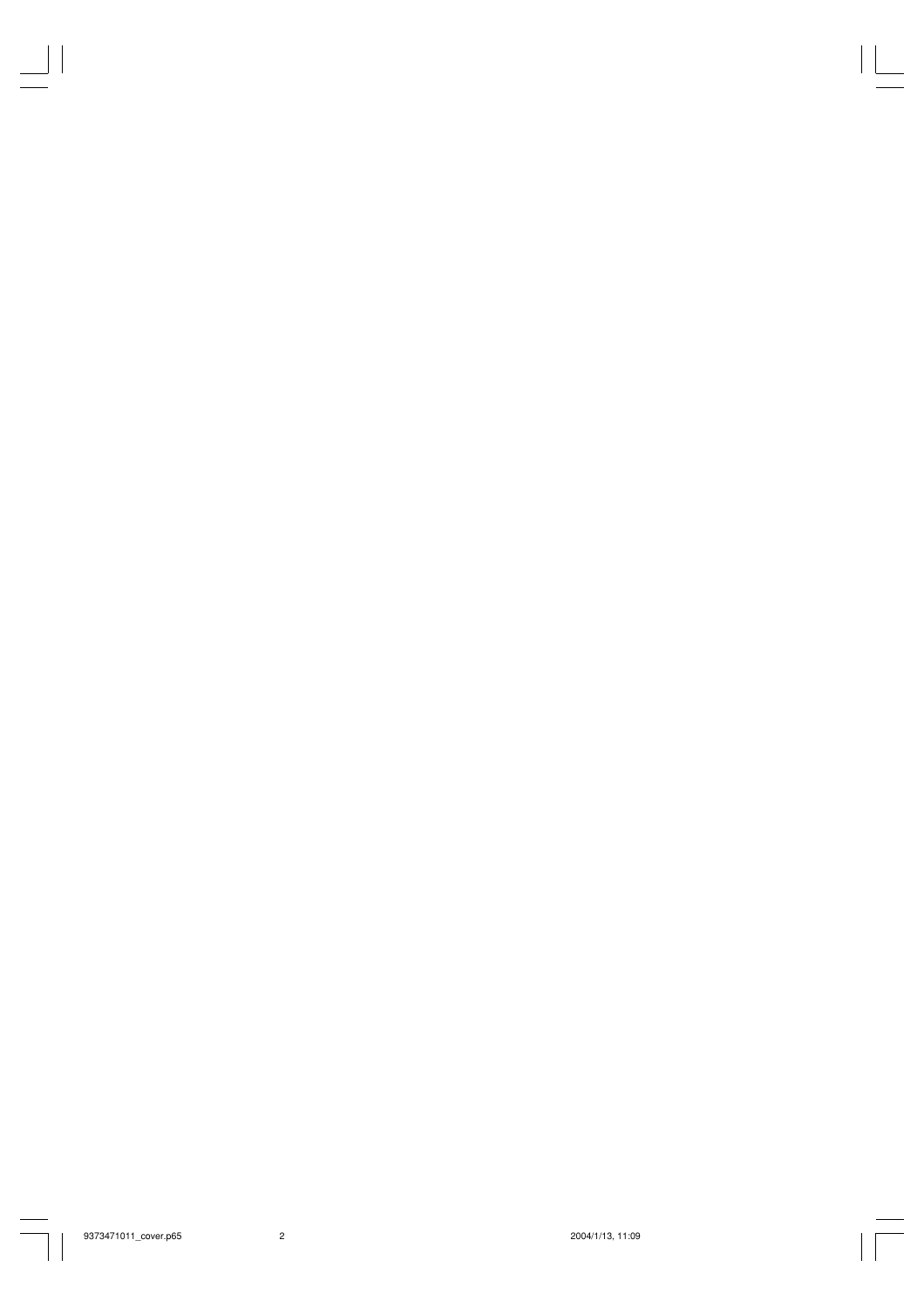# **CONTENTS**

SLEEP TIMER OPERATION ................................. 12 CARE AND MAINTENANCE ............................... 13 TROUBLE SHOOTING ......................................... 15 OPERATION DETAILS.......................................... 16 SPECIFICATIONS ................................................. 18

# **SAFETY PRECAUTIONS**

- **Before using the appliance, read these "PRECAUTIONS" thoroughly and operate in the correct way.**
- **The instructions in this section all relate to safety; be sure to maintain save operating conditions.**
- **"DANGER", "WARNING" and "CAUTION" have the following meanings in these instructions:**

| <b>DANGER!</b>  | This mark indicates procedures which, if improperly performed, are most likely to<br>result in the death of or serious injury to the user or service personnel. |
|-----------------|-----------------------------------------------------------------------------------------------------------------------------------------------------------------|
| <b>WARNING!</b> | This mark indicates procedures which, if improperly performed, might lead to the<br>death or serious injury of the user.                                        |
| <b>CAUTION!</b> | This mark indicates procedures which, if improperly performed, might possibly result<br>in personal harm to the user, or damage to property.                    |



- Do not attempt to install this air conditioner by yourself.
- **This unit contains no user-serviceable parts. Always consult authorized service personnel for repairs.**
- When moving, consult authorized service personnel for disconnection and installa**tion of the unit.**
- **Do not become over-exposed to cold air by staying in the direct path of the air flow of the air conditioner for extended periods of time.**
- **Do not insert fingers or objects into the outlet port or intake grilles.**
- **Do not start and stop air conditioner operation by turning off the electrical breaker or disconnecting the power supply plug and so on.**
- Take care not to damage the power supply cord.
- **In the event of a malfunction (burning smell, etc.), immediately stop operation, turn off the electrical breaker or disconnect the power supply plug, and consult authorized service personnel.**

## **CAUTION!**

- **Provide occasional ventilation during use.**
- Do not direct air flow at fireplaces or heating apparatus.
- **Do not climb on, or place objects on, the air conditioner.**
- **Do not hang objects from the indoor unit.**
- **Do not set flower vases or water containers on top of air conditioners.**
- **Do not expose the air conditioner directly to water.**
- **Do not operate the air conditioner with wet hands.**
- **Do not pull power supply cord.**
- **Turn off power source when not using the unit for extended periods.**
- Always turn off the electrical breaker or disconnect the power supply plug whenever **cleaning the air conditioner or the air filter.**
- **Connection valves become hot during Heating; handle with care.**
- **Check the condition of the installation stand for damage.**
- **Do not place animals or plants in the direct path of the air flow.**
- **Do not drink the water drained from the air conditioner.**
- **Do not use in applications involving the storage of foods, plants or animals, precision equipment, or art works.**
- **Do not apply any heavy pressure to radiator fins.**
- **Operate only with air filters installed.**
- **Do not block or cover the intake grille and outlet port.**
- **Ensure that any electronic equipment is at least one metre away from either the indoor or outdoor units.**
- **Avoid installing the air conditioner near a fireplace or other heating apparatus.**
- **When installing the indoor and outdoor unit, take precautions to prevent access to infants.**
- **Do not use inflammable gases near the air conditioner.**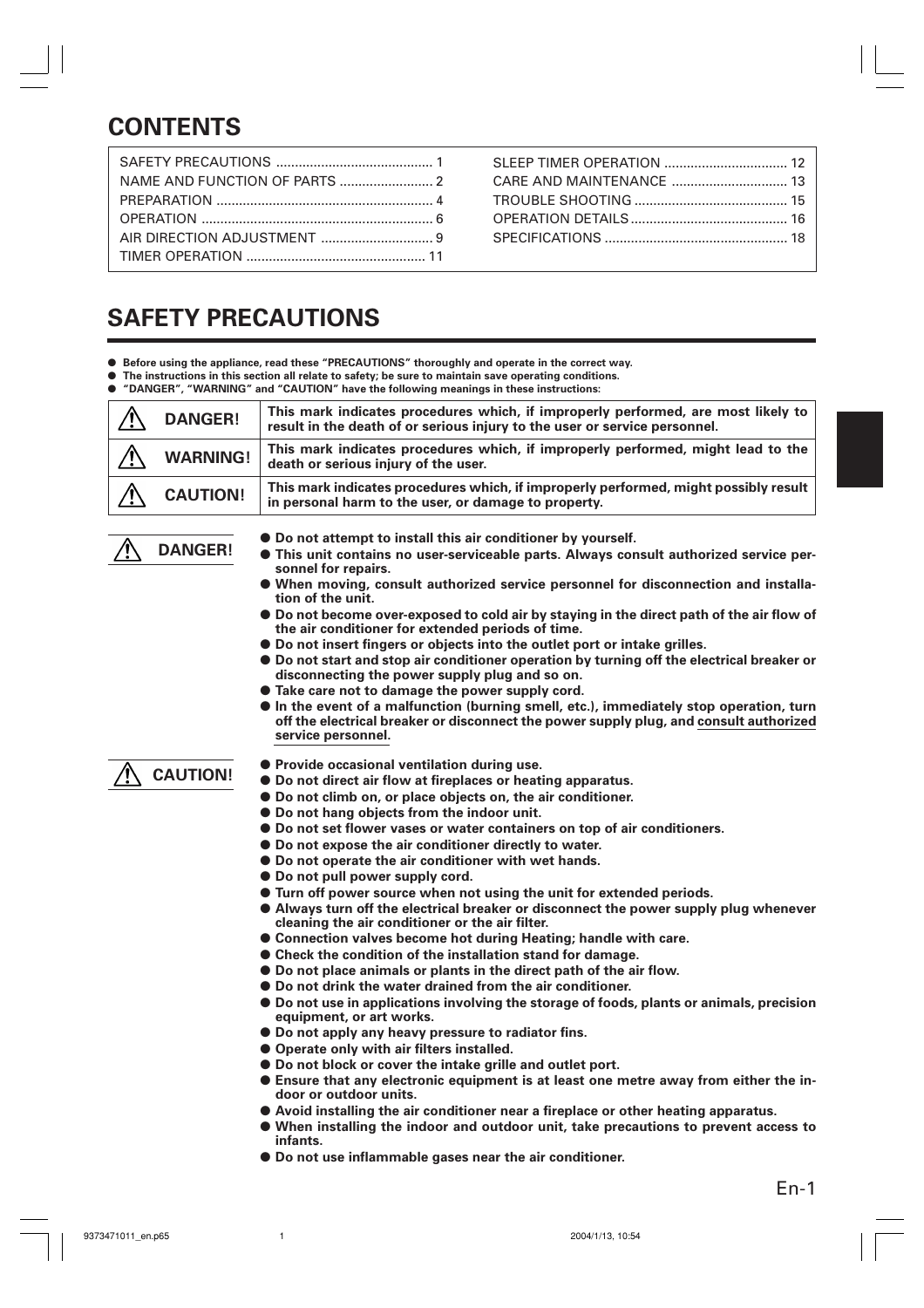## **NAME AND FUNCTION OF PARTS**

**Instructions relating to heating (\*) are applicable only to "HEAT & COOL MODEL" (Reverse Cycle). For details of operation, see the pages indicated by the (**☞**) mark.**

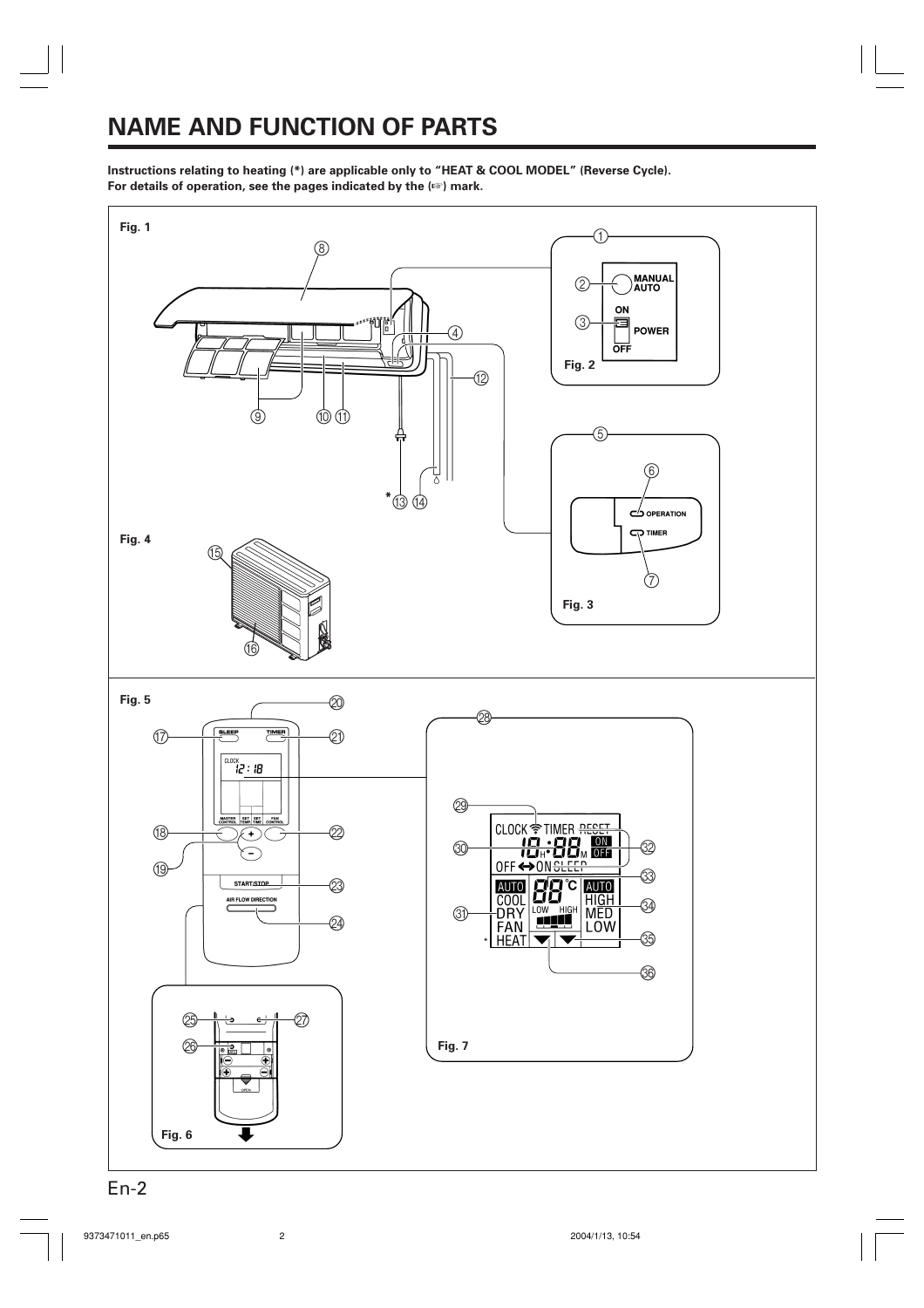| Fig. 1 Indoor Unit                                                                                                                                                                                                                                                                                                                                                                                                                                                                                                                                                                                                                                                                                            | Fig. 5 Remote Control Unit                                                                                                                                                                                                                                                                                                                                                                                                                                                                                                                                                                                                                |
|---------------------------------------------------------------------------------------------------------------------------------------------------------------------------------------------------------------------------------------------------------------------------------------------------------------------------------------------------------------------------------------------------------------------------------------------------------------------------------------------------------------------------------------------------------------------------------------------------------------------------------------------------------------------------------------------------------------|-------------------------------------------------------------------------------------------------------------------------------------------------------------------------------------------------------------------------------------------------------------------------------------------------------------------------------------------------------------------------------------------------------------------------------------------------------------------------------------------------------------------------------------------------------------------------------------------------------------------------------------------|
| 1 Operating Control Panel (Fig. 2) -<br>2 MANUAL AUTO button<br>This button can be used for temporary opera-<br>tion in the AUTOMATIC mode in the event the<br>remote control unit is unavailable.<br><b>Press the MANUAL AUTO button</b><br>• Fan speed will be set to "AUTO" and the<br>thermostat will be set for "normal".<br>• To stop operation, either press the<br>MANUAL AUTO button once again, or set                                                                                                                                                                                                                                                                                              | 12) SLEEP Button (Fig. P. 12)<br><b>18 MASTER CONTROL Button</b><br><b><sup><b><i>③</i> SET TEMP./SET TIME Buttons (</b>○/○)</sup></b><br>@ Signal Transmitter<br>20 TIMER Button ( $\approx$ P. 11 and 12)<br>2 FAN CONTROL Button<br>23 START/STOP Button<br><b>@ AIR FLOW DIRECTION Button (<math>\text{F}</math> P. 9)</b>                                                                                                                                                                                                                                                                                                            |
| the POWER switch to OFF.<br>3 POWER switch<br>ON : Set to this position when using the unit.<br>OFF: Set to this position when not using the<br>unit for an extended period of time.<br>4 Remote Control Signal Receiver ( $\approx$ P. 5)<br>Signals from the remote control unit are re-<br>ceived here.                                                                                                                                                                                                                                                                                                                                                                                                    | Rear side (Fig. 6) —<br>26 TIME ADJUST Button (ESP P. 5)<br>26 ACL Button (For P. 4)<br>(located inside battery compartment)<br>This button is used when replacing batteries.<br><b>27 TEST RUN Button</b><br>This button is used when testing the air con-<br>ditioner after installation. Do not use under                                                                                                                                                                                                                                                                                                                              |
| 5 Indicator Lamps (Fig. 3) -<br>These indicator lamps show the current oper-<br>ating status.<br>6 OPERATION Indicator (red)<br>• Lights when unit is operating.<br>• Flashes quickly for about one second when<br>a signal is received from the remote con-<br>trol unit.<br>* <sup>•</sup> Flashes slowly during defrosting opera-<br>tion. ( <sub>c</sub> P. 17)<br>7 TIMER Indicator (green)<br>Lights during TIMER operation.<br><b>8 Air Intake Grille</b><br>Air is taken in here.<br><b>(9) Air Filter (<math>\infty</math> P. 14)</b><br>Removes all dirt and dust from the air.<br><b>(iii)</b> Air flow-direction Louvers ( $\mathbb{F}$ P. 9)<br>Control airflow in the vertical (up-down) direc- | normal conditions.<br><b>8 Remote Control Unit Display (Fig. 7)</b> —<br>29 Transmit Indicator<br><b>30 Clock Display</b><br>• When CLOCK is displayed, the current time<br>is shown in 24-hour format (0:00 to 23:59).<br>• When TIMER is displayed, the timer set-<br>ting is shown in 24-hour format (0:00 to<br>$23:59$ ).<br>• When SLEEP timer has been selected, the<br>display shows the remaining time until the<br>unit turns off (0H:05M to 9H:55M).<br><b>3 Operating Mode Display</b><br><b>22 Timer Mode Display</b><br>3 Fan Speed Display<br><b>@ Temperature Set Display</b><br><b><sup>33</sup> Timer Set Indicator</b> |
| tion.<br><b>10) Right-left Louvers (BS P. 10)</b><br>(behind Air flow-direction Louvers)<br>Control airflow in the horizontal (right-left) di-<br>rection.<br><sup>2</sup> Pipe Unit<br>* 3 Power Plug<br>(4) Drain Hose<br>Moisture condensed from the air during Cool-<br>ing and Drying operations is drained here.                                                                                                                                                                                                                                                                                                                                                                                        | <b><sup>36</sup> Temperature Set Indicator</b>                                                                                                                                                                                                                                                                                                                                                                                                                                                                                                                                                                                            |

- E **Air inlet**
- (Rear and side panels) **6** Air outlet

Warm or cool air is blown out.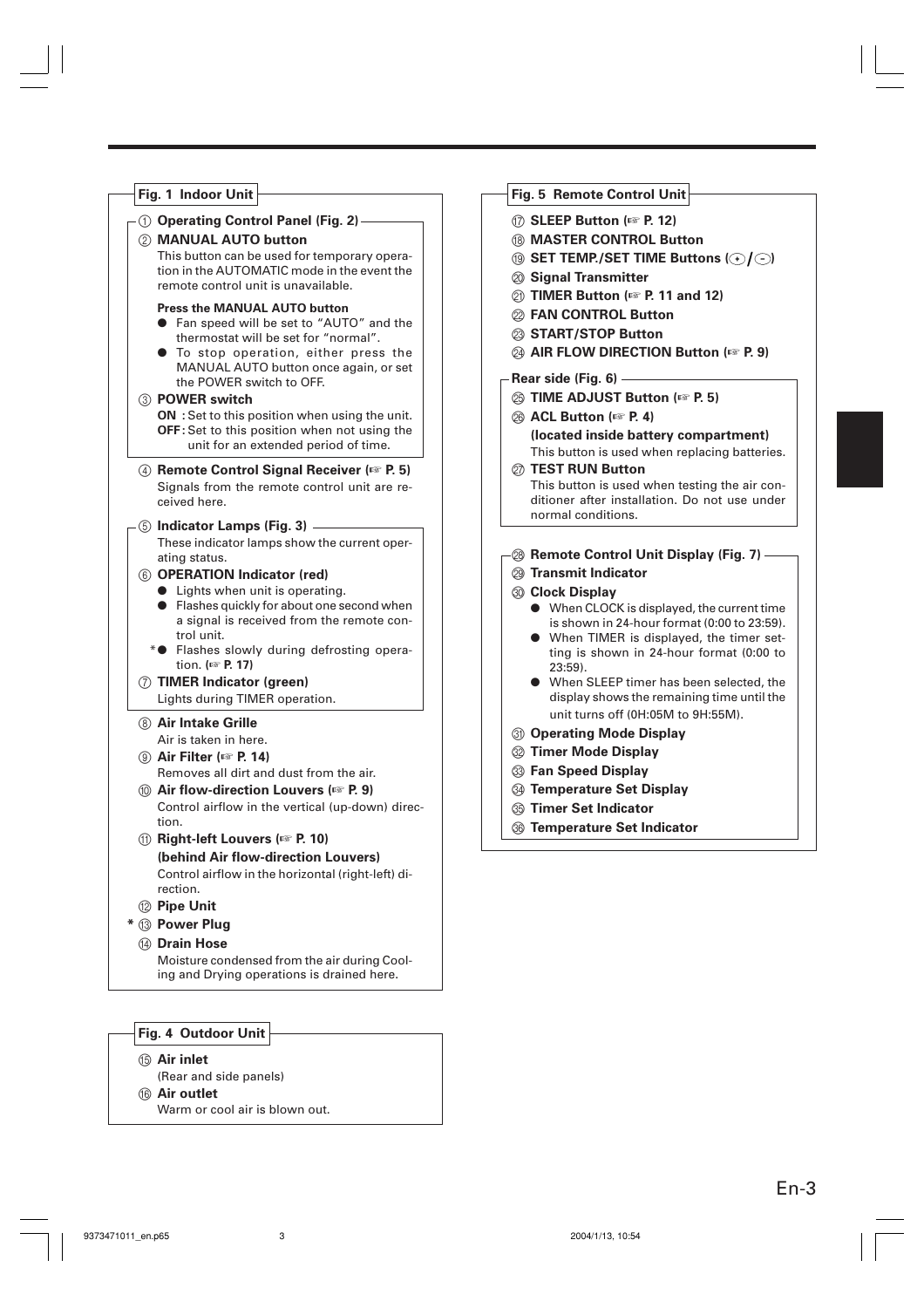## **PREPARATION**

**Turn on the Power**

**1 Connect the power plug to an electrical point.**

**2 Open the Intake Grille.**

**3 Set the POWER switch to ON (Fig. 2** 3**).**

**4 Close the Intake Grille.**

## **Opening/closing the Intake Grille**

1 Press both lower sides of the intake grille until you hear a clicking sound.

2 Release your hands and the intake grille will open toward the front.

Do not operate the unit with the intake grille open, since malfunctions may result.



Press the both lower sides of the intake grille until you hear a clicking sound and the grille locks into place.



## **Load Batteries (R03/LR03** × **2)**

**1 Press and slide the battery compartment lid on the reverse side to open it.**

Slide in the direction of the arrow while pressing the  $\overline{\nabla}$  mark.

## **2 Insert batteries.**

Be sure to align the battery polarities  $(\bigoplus/\bigcap)$  correctly.



## **3 Close the battery compartment lid.**





## **CAUTION!**

- Take care to prevent infants from accidentally swallowing batteries.
- When not using the remote control unit for an extended period, remove the batteries to avoid possible leakage and damage to the unit.
- If leaking battery fluid comes in contact with your skin, eyes, or mouth, immediately wash with copious amounts of water, and consult your physician.
- Dead batteries should be removed quickly and disposed of properly, either by placing in a public battery collection receptacle, or by returning to appropriate authority.
- Do not attempt to recharge dry batteries.

Never mix new and used batteries, or batteries of different types. Batteries should last about one year

under normal use. If the remote control unit's operating range becomes appreciably reduced, replace the batteries and press the ACL button with the tip of a ballpoint pen or other small object.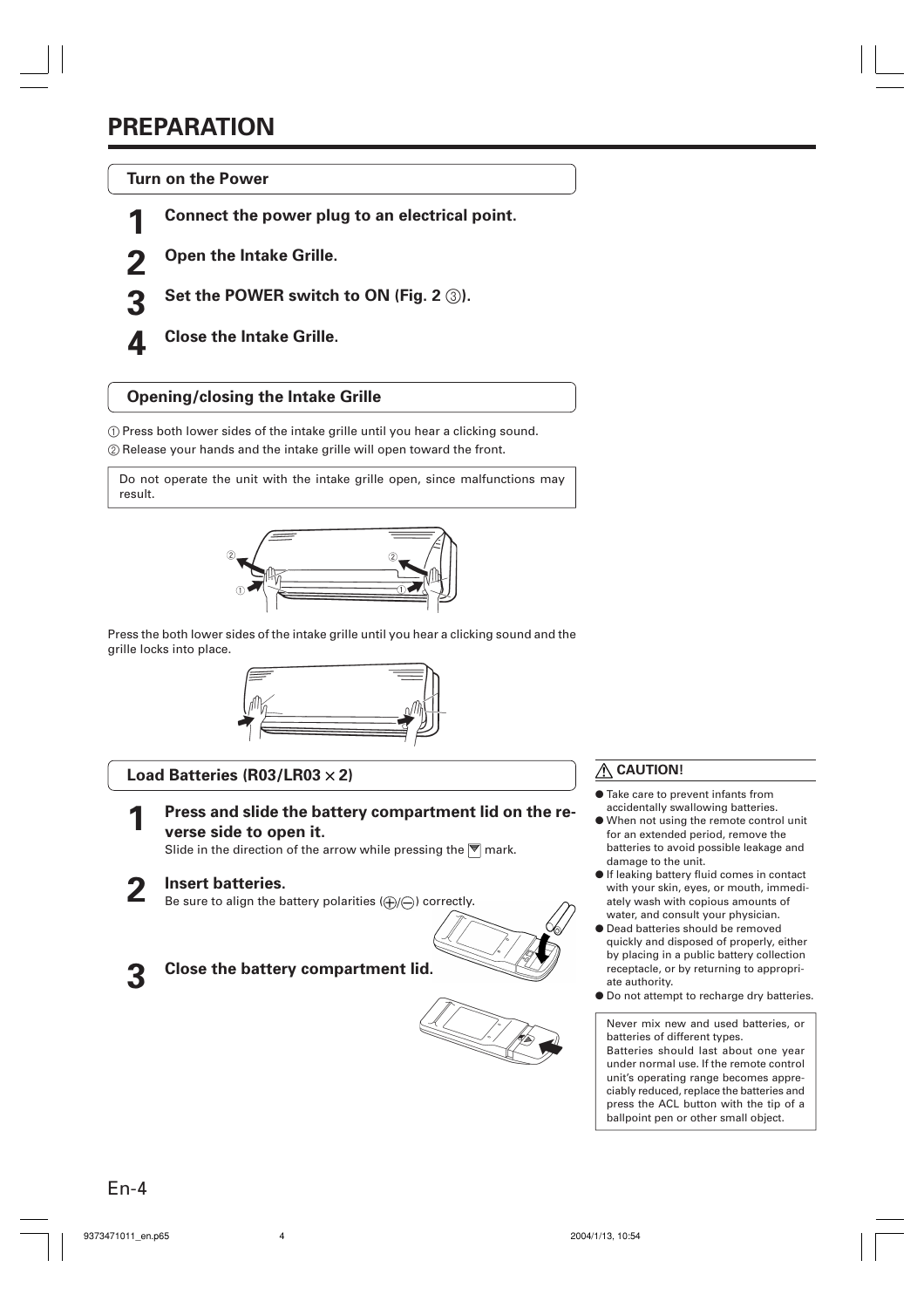#### **Set the Current time**

## **Press the TIME ADJUST button (Fig. 6**  $\circledS$ **).**

Use the tip of a ball-point pen or other small object to press the button.

## **2 Use the ( ) SET TIME buttons (Fig. 5** I**) to adjust the clock to the current time.**

**button:** Press to advance the time.

**button:** Press to reverse the time.

(Each time the buttons are pressed, the time will be advanced/reversed in one-minute increments; hold the buttons depressed to change the time quickly in ten-minute increments.)

#### **3 Press the TIME ADJUST button again.**

This completes the time setting and starts the clock.

#### **To Use the Remote Control Unit**

- $\bullet$  The remote control unit must be pointed at signal receiver (Fig. 1  $\ddot{a}$ ) to operate correctly.
- Operating range: About 7 meters.
- When a signal is properly received by the air conditioner, a beeping sound will be heard.
- If no beep is heard, press the remote control unit button again.

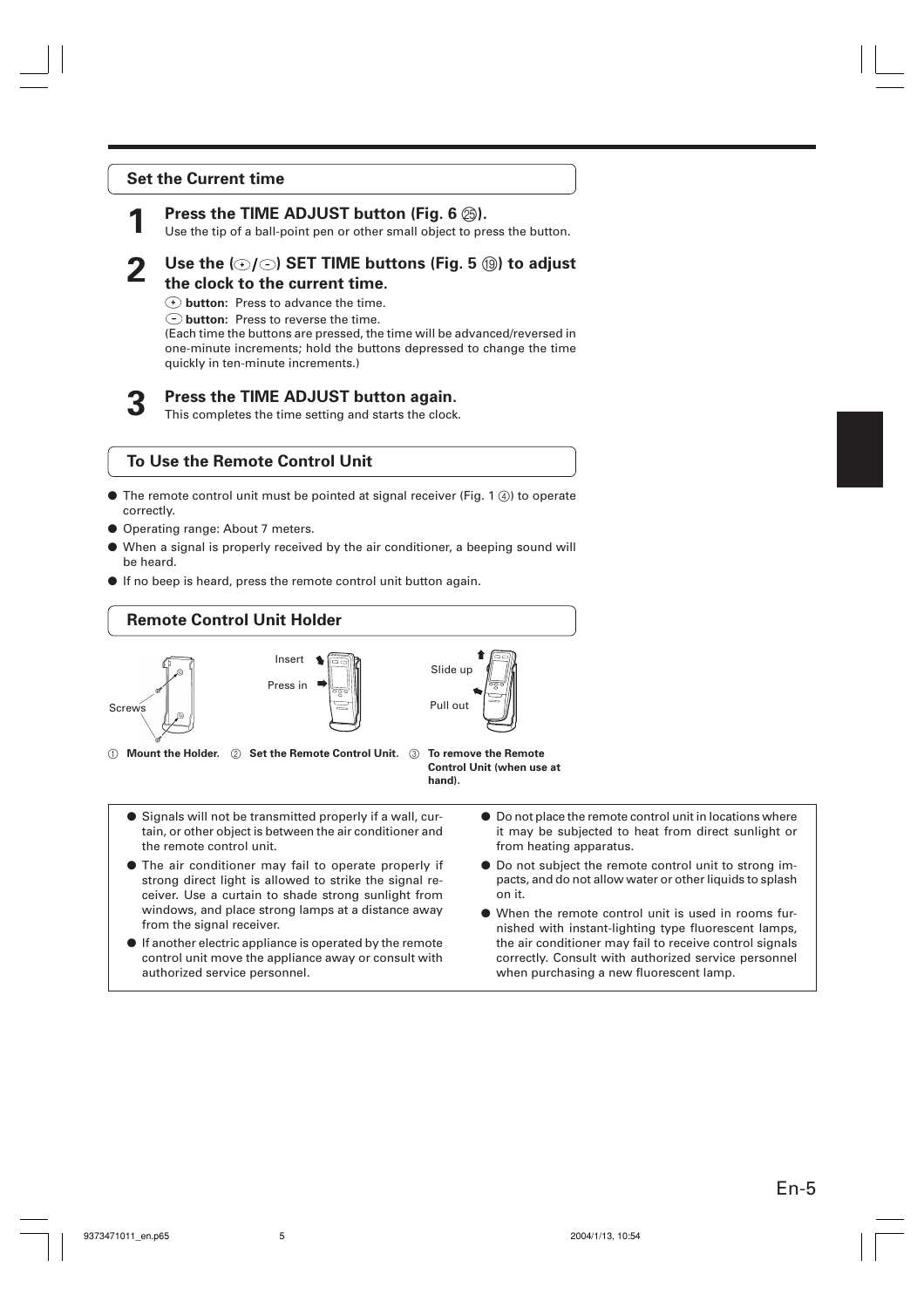**Instructions relating to heating (\*) are applicable only to "HEAT & COOL MODEL" (Reverse Cycle).**

## **To Select AUTOMATIC Operation**

**Press the START/STOP button (Fig. 5**  $\textcircled{3}$ **).** 

The air conditioner will start operation.

## **2 Press the MASTER CONTROL button to select AUTO (Fig. 5**  $\circledR$ **).**

The operating mode "AUTO" will appear alone in the display. The transmit indicator will flash to indicate the command has been sent, and about three seconds later the entire display panel will reappear.

#### **About Automatic Operation [COOLING MODEL]**

- Depending on the room temperature at the time operation begins, the operating mode will be switched automatically as shown in the accompanying table. Also, depending on the operating mode, the room temperature setting will cause the "normal" temperature to be set as shown.
- Once the operating mode has been set, the mode will not change even if the room temperature changes.
- In the dry mode, the fan will operate slowly to prevent room humidity from rising, and the room fan may stop.

## **About AUTO CHANGEOVER Operation [REVERSE CYCLE MODEL]**

- When AUTO CHANGEOVER operation is selected, the air conditioner selects the appropriate operation mode (Cooling or Heating) in response to your room's temperature.
- When AUTO CHANGEOVER operation first selected, the fan will operate at very low speed for about one minute, during which time the unit detects the room conditions and selects the proper operating mode.
- When the air conditioner has adjusted your room's temperature to near the thermostat setting, it will begin monitor operation. In the monitor operation mode, the fan will
- 23 °C to 25 °C  $\Rightarrow$  Dry  $\Rightarrow$  22 °C Less than 23 °C  $\Rightarrow$  Dry  $\Rightarrow$  20 °C operate at low speed. If the room temperature subsequently changes, the air conditioner will once again select the appropriate operation (Heating, Cooling) to adjust the temperature to the value set in the thermostat.

30 °C or more  $\vert \Rightarrow \vert$  Cooling  $\vert \Rightarrow \vert$  27 °C 27 °C to 30 °C  $\Rightarrow$  Cooling  $\Rightarrow$  26 °C 25 °C to 27 °C  $\Rightarrow$  Dry  $\Rightarrow$  24 °C

**Operating** Mode

Room Temperature

mostat setting.) ● If the mode automatically selected by the unit is not what you wish, see pages 7 to 8 and select one of the mode operation (HEAT, COOL, DRY, FAN).

(The monitor operation range is  $\pm 2$  °C relative to the ther-





**Temperature** Setting ("normal" setting)

**[COOLING MODEL]**



**Example:** When set to "normal" **[REVERSE CYCLE MODEL]**

The thermostat setting should be considered a standard value, and may differ somewhat from the actual room temperature.

#### ● **REVERSE CYCLE MODEL**

The temperature can be set to 27°, 25°, 23°, 21° or 19° (C).

About three seconds later, the entire display will reappear.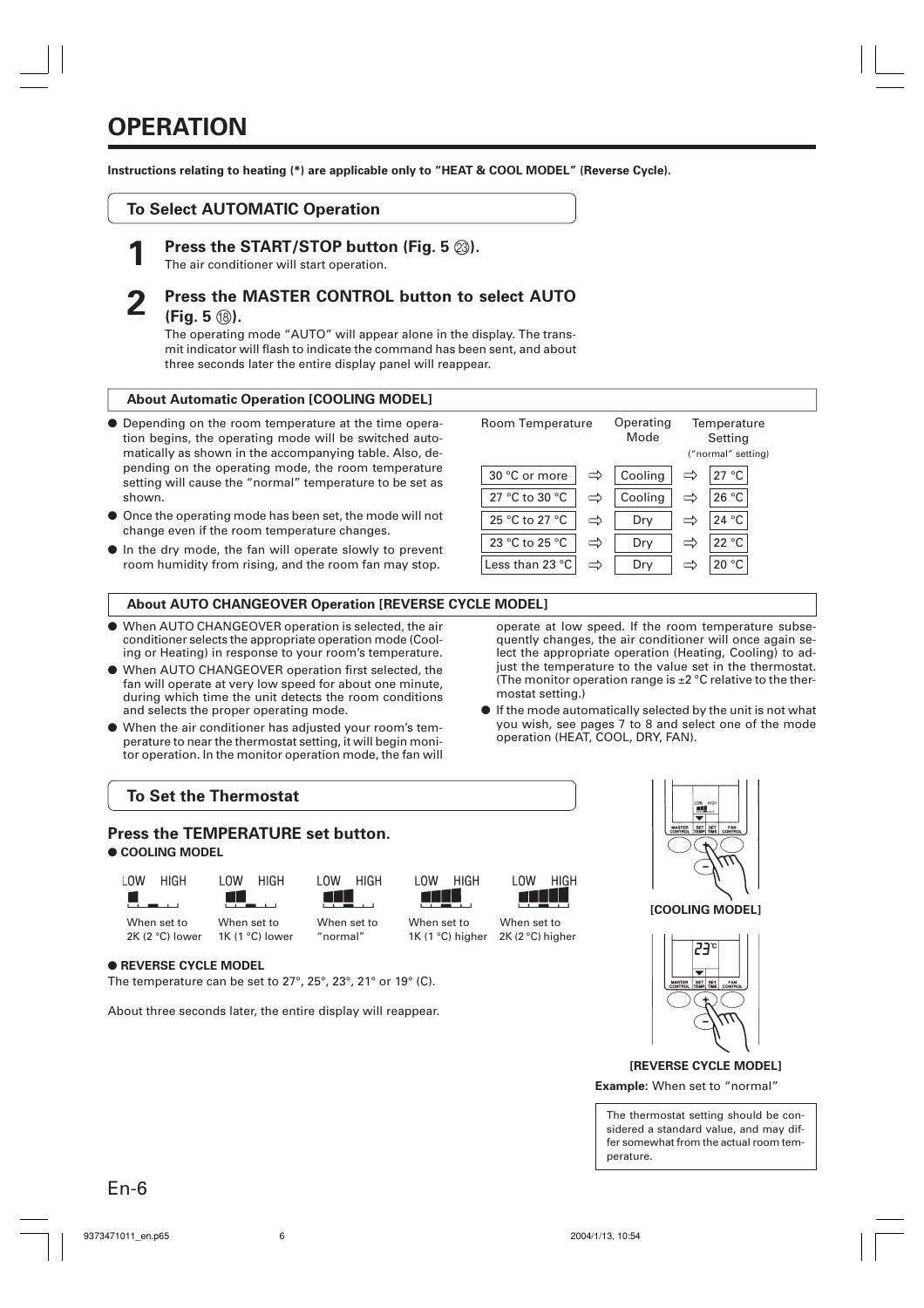## **To Change the Fan Speed**

## **Press the FAN CONTROL button (Fig. 5**  $\oslash$ **).**

Each time the button is pressed, the fan speed changes in the following order:

 $\,\blacktriangleright$  AUTO  $\longrightarrow$  HIGH  $\longrightarrow$  MED  $\longrightarrow$  LOW

About three seconds later, the entire display will reappear.

#### **When the FAN CONTROL is set to AUTO:**

- **COOL :** Operation begins and as the room temperature approaches that of the thermostat setting, the fan speed switches to the low setting.
- **\* HEAT :** The fan operates at low speed at the beginning of operation or otherwise when the temperature of the emitted air is relatively low; the fan speed increases as the temperature of the emitted air rises.

As the difference between the thermostat setting and actual room temperature is reduced, the fan speed becomes slower.

## **To Stop Operation**

#### **Press the START/STOP button.**

The OPERATION indicator lamp (red) (Fig. 3 ®) will light.

## **To Select Mode Operation**



**2** Press the MASTER CONTROL button (Fig. 5 ®) to se-

#### **lect the desired mode.**

Each time the button is pressed, the mode will change in the following order:

 $\rightarrow$  AUTO  $\longrightarrow$  COOL  $\longrightarrow$  DRY

\*HEAT <-------------- FAN  $-FAN$ 

About three seconds later, the entire display will reappear.

#### **About Mode Operation**

#### **Cooling**

● Use to cool your room.

#### **Drying**

- Use for gently cooling while dehumidifying your room.
- You cannot heat the room during Drying mode.
- During Drying mode, the unit will operate at low speed; in order to adjust room humidity, the indoor unit's fan may stop from time to time. Also, the fan may operate at very low speed when detecting room humidity.
- The fan speed cannot be changed manually when Drying mode has been selected.

#### **Fan [COOLING MODEL]**

- When using a space heater to heat the room, using the air conditioner's Fan setting will help prevent warm air from collecting near the ceiling, and thus assist in distributing warm air evenly throughout the room.
- Fan operation will begin automatically when the room temperature rises above the set temperature, and stop when the temperature falls below the set temperature.
- If the air emitted from the unit feels too cold, increase the temperature setting.

#### **Fan [HEAT & COOL MODEL (Reverse Cycle)]**

● Use to circulate air through your room without changing its temperature.

#### **\*Heating**

- Use to warm your room.
- When Heating mode is selected, the air conditioner will operate at very low fan speed for about 3 to 5 minutes, after which it will switch to the selected fan setting. This period of time is provided to allow the indoor unit to warm up before begin full operation.
- When the room temperature is very low, frost may form on the outside unit, and its performance may be reduced. In order to remove such frost, the unit will automatically enter the defrost cycle from time to time. During defrost cycle, the red OPERATION indicator will flash, and the heat operation will be interrupted.

 $\ddot{\phantom{1}}$ 

MASTER SET SET FAN

**ALITO** 

**Example:** When set to AUTO



**Example:** When set to COOL

En-7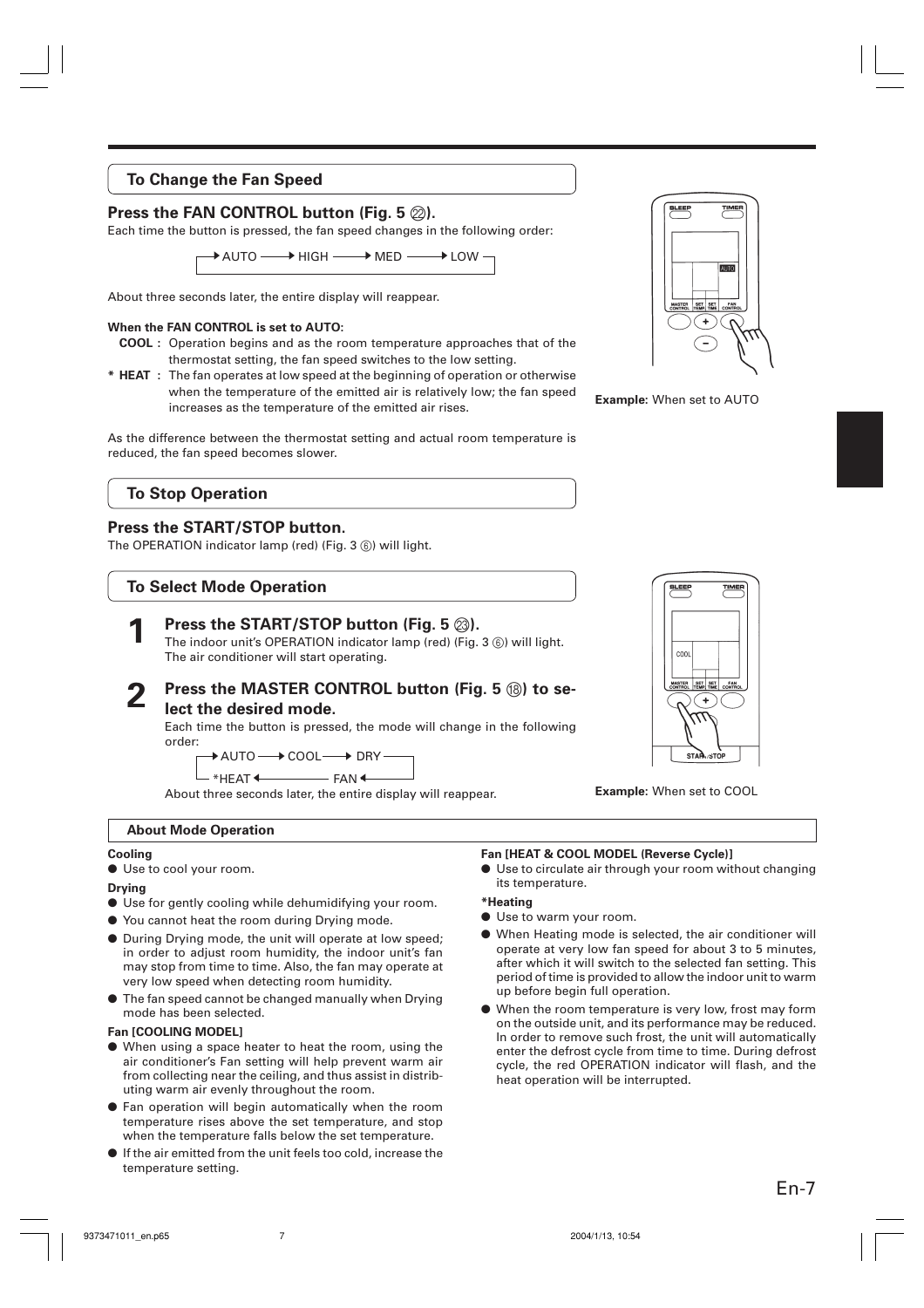### **To Set the Thermostat**

#### **Press the TEMPERATURE set button (Fig. 5**  $\textcircled{\tiny{10}}$ **).**

- $\odot$  **button:** Press to increase the thermostat setting.
- **button:** Press to lower the thermostat setting.

#### ●**Thermostat setting range:**

| <b>COOLING MODEL</b>   | Cooling/Drying  18 to 30 $^{\circ}$ C |
|------------------------|---------------------------------------|
| <b>HEAT &amp; COOL</b> |                                       |
| <b>MODEL</b>           | Cooling/Drying  18 to 30 °C           |

About three seconds later, the entire display will reappear.

#### **NOTE:**

- The thermostat setting should be considered a standard value, and may differ somewhat from the actual room temperature.
- During Fan mode, set the unit to "--" for continuous fan operation regardless of room temperature. [COOLING MODEL ONLY]
- The thermostat cannot be used to set room temperature during the FAN mode (the temperature will not appear on the remote control unit's display). [HEAT & COOL MODEL (Reverse Cycle) ONLY]

## **To Set the Fan Speed**

## **Press the FAN CONTROL button (Fig. 5**  $\varnothing$ **).**

Each time the button is pressed, the fan speed changes in the following order:

DAUTO — DHIGH — DMED — DLOW

About three seconds later, the entire display will reappear.

#### **When set to AUTO:**

**Cooling :** Operation begins and as the room temperature approaches that of the thermostat setting, the fan speed switches to the low setting.

#### **Fan: [COOLING MODEL]**

Fan speed is selected automatically in accordance with nearby room temperature.

#### **Fan: [HEAT & COOL MODEL (Reverse Cycle)]**

Fan operation will alternate between low speed and off.

**\* Heating :** The fan operates at low speed at the beginning of operation or otherwise when the temperature of the emitted air is relatively low; the fan speed increases as the temperature of the emitted air rises.

> However, the fan will operate at very low speed when the air issued from the indoor unit is low (☞ P. 7).

## **To Stop Operation**

**Press the START/STOP button.**



**Example:** When set to 26 °C



**Example:** When set to AUTO

#### **\* During Heating mode:**

Set the thermostat to a temperature setting that is higher than the current room temperature. The Heating mode will not operate if the thermostat is set lower than the actual room temperature.

#### **During Cooling/Dry mode:**

Set the thermostat to a temperature setting that is lower than the current room temperature. The Cooling and Dry modes will not operate if the thermostat is set higher than the actual room temperature (in Cooling mode, the fan alone will operate).

#### **During Fan mode:**

You can not use the unit to heat and cool your room.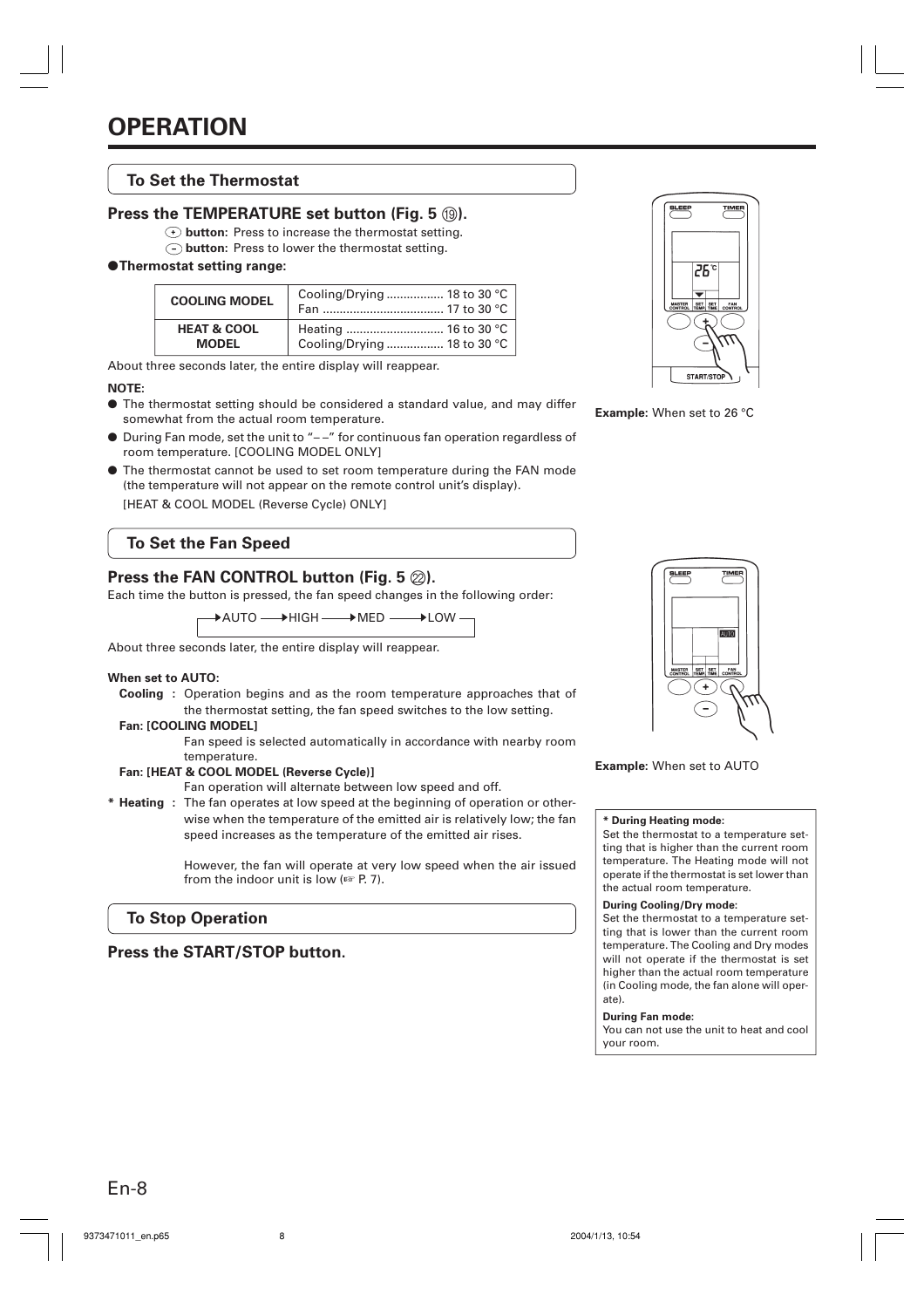# **AIR DIRECTION ADJUSTMENT**

#### **Instructions relating to heating (\*) are applicable only to "HEAT & COOL MODEL" (Reverse Cycle).**

- Use the remote control unit's AIR FLOW DIRECTION button to adjust the up-down direction of airflow. (Left-right air direction is changed by manually moving the air louvers.)
- Begin unit operation and confirm that the airflow-direction louvers are stopped before setting the airflow-direction.



● Do not put fingers or other objects into the air louvers; an internal fan operates at high speed and could result in personal injury or damage.

● Do not operate the air conditioner with the airflow louvers blocked, since malfunction could result.

#### **Automatic Airflow-Direction Adjustment**

● The airflow-direction louvers is set automatically in accordance with the operating mode (cooling, etc.).



- During automatic operation mode (☞ P. 6), the airflow-direction louvers will switch automatically in the following way:
	- **Cooling:** For four minutes after operation begins, the louver's direction is at a slight downward diagonal; thereafter, the direction switches to horizontal.



**Dry, Monitor mode:** Horizontal direction.

**\*Heating:** At the beginning of operation the louvers will direct the airflow downward to the floor area; as the room is gradually warmed, the flaps will change to permit double direction heating.







● If you wish to select a different airflow direction, you may use the remote control unit's airflow-direction button to choose a different setting.

- Always use the remote control unit's airflow-direction button to change the position of the up-down airflow-direction louvers. Do not attempt to set the louvers by hand, since it may result in improper operation. In this case, stop the air conditioner temporarily and then restart to return the louvers to proper operation.
- Never operate the air conditioner when the up-down airflow-direction louvers are closed.
- When the operating mode is changed, the up-down airflow-direction louvers will automatically change to their standard direction.
- In the cooling and drying modes, dew may condense around and drop from the air outlet ports when the louvers are set to the other cooling range. As a result, we recommend that this position be used only for brief periods.
- A certain time interval may be required after pressing the remote control unit's airflow-direction button until the louvers are set to the desired position. During that interval, the airflow-direction button will not respond, even if pressed.
- When the air conditioner operation is stopped, the up-down airflow direction louvers automatically move to close the outlet vent.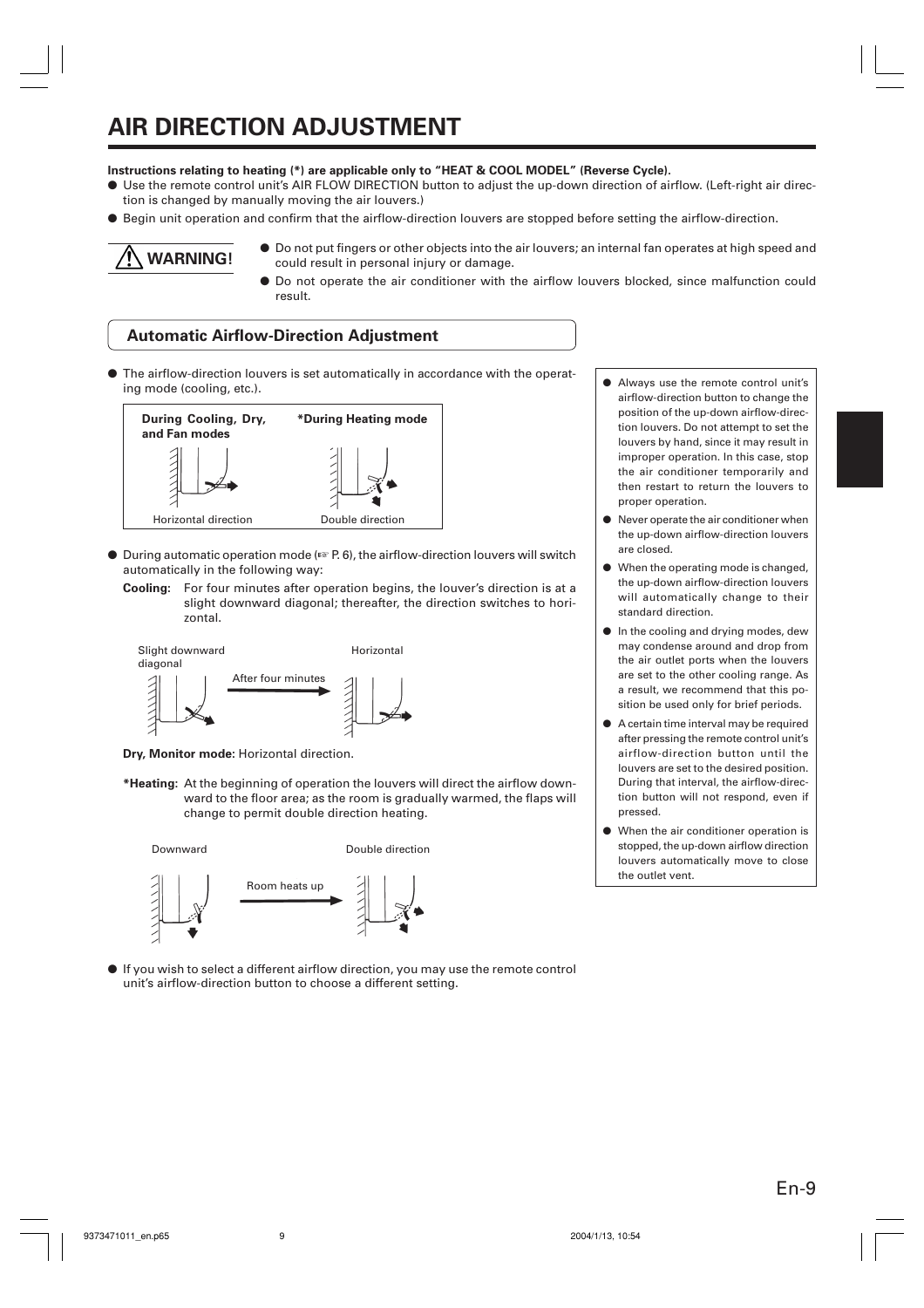## **Adjusting the Airflow-Direction**

#### **Press the AIR FLOW DIRECTION button.**

● This control allows you to select a desired airflow direction.



In order to heighten the efficiency of cooling and drying modes, the airflow-direction louvers should be set within the following ranges:

**For Cooling:** Horizontal, slight downward diagonal.

**\*For Heating:** Double direction, downward diagonal, downward.

## **Adjusting the Right-Left Direction**

#### **Adjust with the right-left louvers.**

● Manually adjust the right-left louvers to the desired direction.

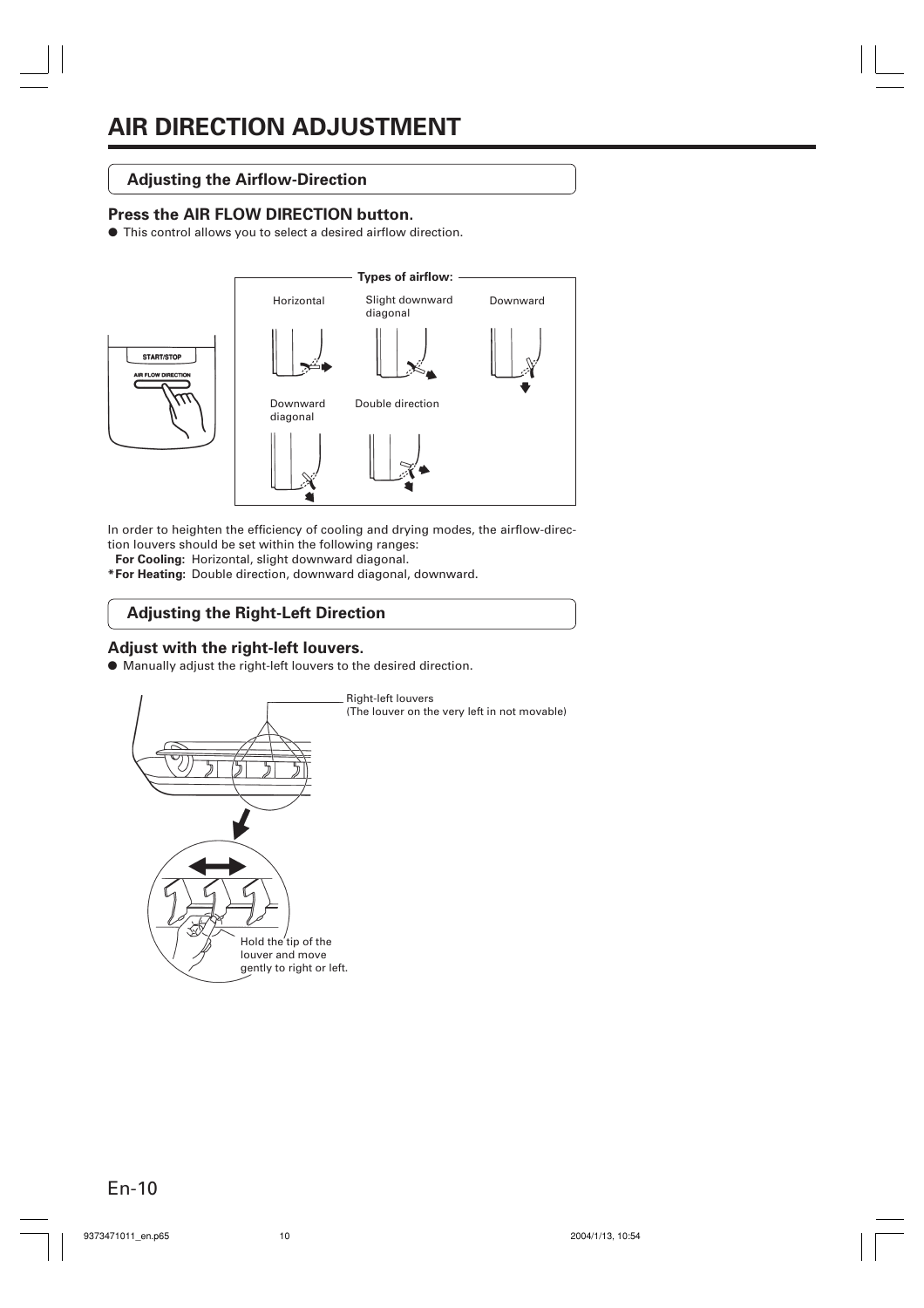## **TIMER OPERATION**

Before using the timer function, be sure that the remote control unit is set to the correct current time (☞ P. 5).

## **To Use the ON timer or OFF timer**

## **Press the START/STOP button (Fig. 5**  $\textcircled{3}$ **)**

**(if the unit is already operating, proceed to step 2).** The indoor unit's OPERATION indicator lamp (red) (Fig. 3 ®) will light.

**2 Press the TIMER button (Fig. 5** K**) to select the OFF timer or ON timer operation.**

Each time the button is pressed the timer function changes in the following order:

> $\overline{\phantom{a}}$  RESET $\longrightarrow$  OFF  $\longrightarrow$  ON  $PROGRAM(OFF \rightarrow ON, OFF \leftarrow ON)$  4

The indoor unit's TIMER indicator lamp (green) (Fig. 3  $(7)$ ) will light.

Use the SET TIME buttons (Fig. 5 <sup>(3)</sup>) to adjust the de**sired OFF time or ON time.**

Set the time while the time display is flashing (the flashing will continue for about five seconds).

- **button:** Press to advance the time.
- **button:** Press to reverse the time.

About three seconds later, the entire display will reappear.

## **To Use the PROGRAM timer**

**Press the START/STOP button (Fig. 5**  $\textcircled{3}$ **)** 

**(if the unit is already operating, proceed to step 2).** The indoor unit's OPERATION indicator lamp (red) (Fig. 3 ®) will light.

## **2 Set the desired times for OFF timer and ON timer.**

See the section "To Use the ON timer or OFF timer" to set the desired mode and times.

About three seconds later, the entire display will reappear. The indoor unit's TIMER indicator lamp (green) (Fig. 3  $(7)$ ) will light.

## **3 Press the TIMER button (Fig. 5** K**) to select the PRO-GRAM timer operation (either OFF** → **ON or OFF** ← **ON will display).**

The display will alternately show "OFF timer" and "ON timer", then change to show the time setting for the operation to occur first.

● The PROGRAM timer will begin operation. (If the ON timer has been selected to operate first, the unit will stop operating at this point.)

About three seconds later, the entire display will reappear.

#### **About the PROGRAM timer** desired.

- The PROGRAM timer allows you to integrate OFF timer and ON timer operations in a single sequence. The sequence can involve one transition from OFF timer to ON timer, or from ON timer to OFF timer, within a twenty-four hour period.
- The first timer function to operate will be the one set nearest to the current time. The order of operation is indicated by the arrow in the remote control unit's display (OFF  $\rightarrow$  ON, or OFF  $\leftarrow$  ON).
- One example of PROGRAM timer use might be to have the air conditioner automatically stop (OFF timer) after you go to sleep, then start (ON timer) automatically in the morning before you rise.

#### **To Cancel the Timer**

Use the TIMER button to select "TIMER RESET". The air conditioner will return to normal operation.

**To Change the Timer Settings**

Perform steps **2** and **3**.

**To Stop Air Conditioner Operation while the Timer is Operating**

Press the START/STOP button.

#### **To Change Operating Conditions**

If you wish to change operating conditions (Mode, Fan Speed, Thermostat Setting, Air flow direction), after making the timer setting wait until the entire display reappears, then press the appropriate buttons to change the operating condition desired.

#### **To Cancel the Timer**

Use the TIMER button to select "TIMER RESET".

The air conditioner will return to normal operation.

#### **To Change the Timer Settings**

- 1. Follow the instructions given in the section "To Use the ON Timer or OFF Timer" to select the timer setting you wish to change.
- 2. Press the TIMER button to select either OFF  $\rightarrow$  ON or OFF  $\leftarrow$  ON.

**To Stop Air Conditioner Operation while the Timer is Operating**

Press the START/STOP button.

#### **To Change Operating Conditions**

If you wish to change operating conditions (Mode, Fan Speed, Thermostat Setting, Air flow direction), after making the timer setting wait until the entire display reappears, then press the appropriate buttons to change the operating condition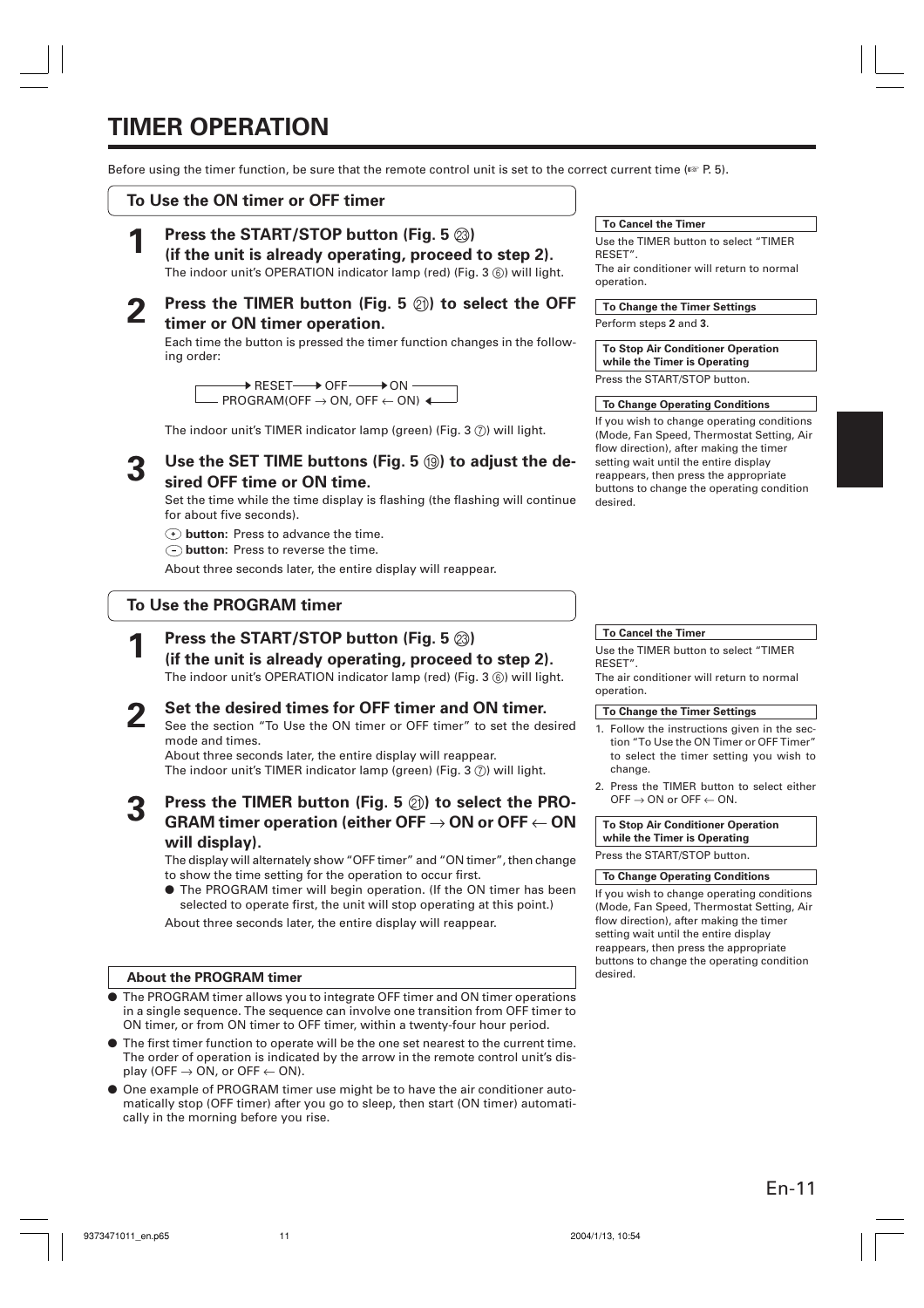## **SLEEP TIMER OPERATION**

#### **Instructions relating to heating (\*) are applicable only to "HEAT & COOL MODEL" (Reverse Cycle).**

Unlike other timer functions, the SLEEP timer is used to set the length of time until air conditioner operation is stopped (for example, 2:00 hours).

#### **To Use the SLEEP timer**

#### **While the air conditioner is operating or stopped, press the SLEEP button (Fig. 5** G**).**

Both the indoor unit's OPERATION indicator lamp (red) (Fig. 3 6) and the TIMER indicator lamp (green) (Fig.  $3(7)$ ) will light.

## **To Change the Timer Settings**

## **Press the SLEEP button (Fig. 5** G**) once again and set the time using the SET TIME buttons (Fig. 5** I**).**

Set the time while the Timer Mode Display is flashing (the flashing will continue for about five seconds).

- **button:** Press to advance the time.
- **button:** Press to reverse the time.

About three seconds later, the entire display will reappear.

#### **About the SLEEP timer**

To prevent excessive warming or cooling during sleep, the SLEEP timer function automatically modifies the thermostat setting in accordance with the time setting. When the set time has elapsed, the air conditioner completely stops.

#### **During Heating operation (HEAT & COOL MODEL (Reverse cycle) only):**

When the SLEEP timer is set, the thermostat setting is automatically lowered 1 °C every thirty minutes. When the thermostat has been lowered a total of 4 °C, the thermostat setting at that time is maintained until the set time has elapsed, at which time the air conditioner automatically turns off.

**SLEEP timer setting**



#### **During Cooling/Dry operation:**

When the SLEEP timer is set, the thermostat setting is automatically raised 1 °C every sixty minutes. When the thermostat has been raised a total of 2 °C, the thermostat setting at that time is maintained until the set time has elapsed, at which time the air conditioner automatically turns off.

**SLEEP timer setting**



**To Cancel the Timer:** Use the TIMER button to select "TIMER

RESET". The air conditioner will return to normal operation.

**To Stop the Air Conditioner During Timer Operation:**

Press the START/STOP button.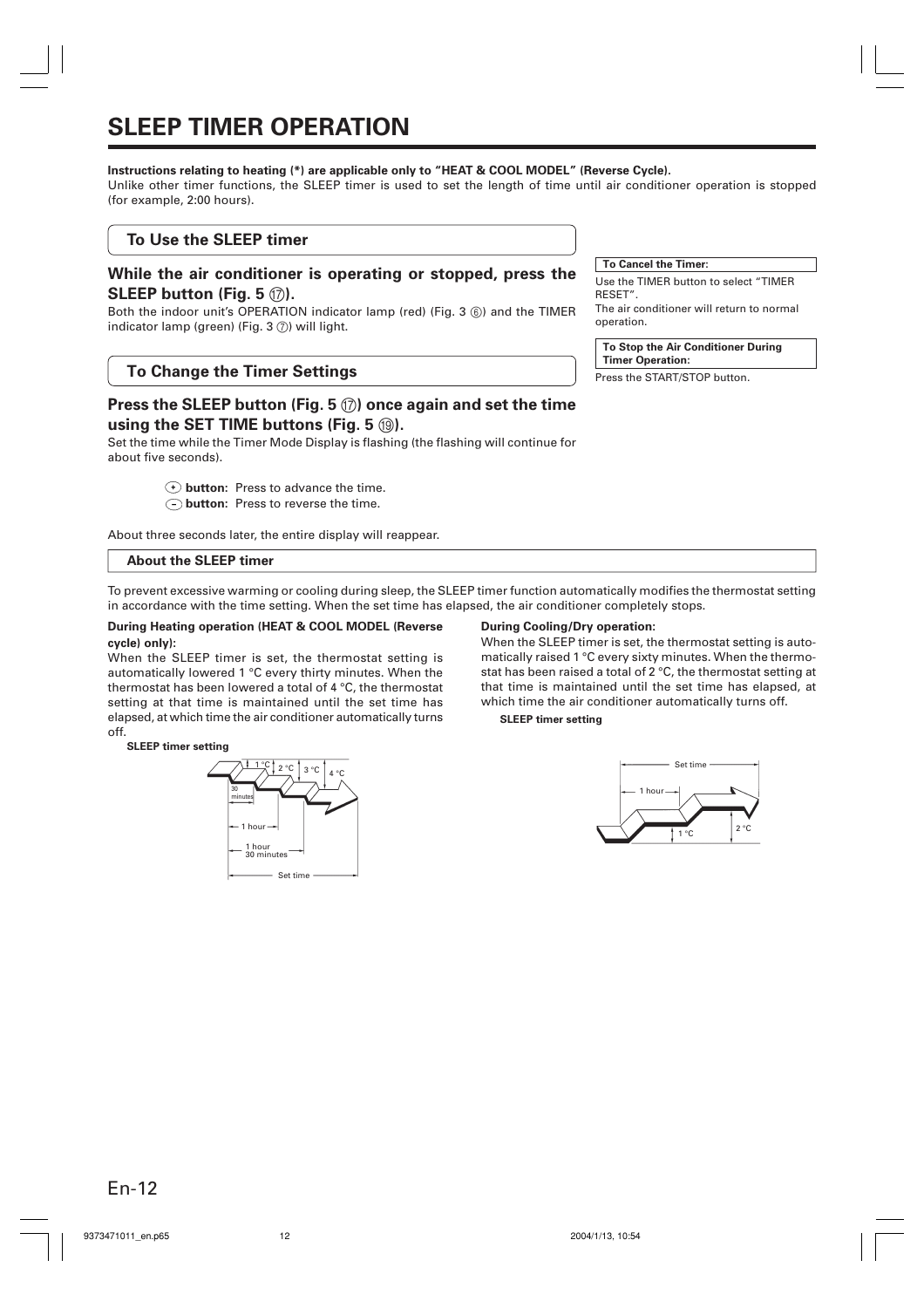## **CARE AND MAINTENANCE**



- Before cleaning the unit, be sure to stop the unit and disconnect the power supply.
	- Disconnect the power plug.
	- Turn off the electrical breaker.
	- A fan operates at high speed inside the unit, and personal injury could result.

When cleaning the air conditioner, disconnect the power plug or turn off the electrical breaker.

Never use water that is hotter than 40 ˚C. The body may warp or change colour.

The unit can be damaged by gasoline, benzine, thinners, insecticides and other chemical agents.

Do not use inflammable sprays such as lacquer or hair spray near the air conditioner.

#### **Cleaning the Indoor Unit**

Clean the indoor unit by wiping with a cloth dipped in cool or warm water, then wipe with another soft, clean, dry cloth.

## **When Not Using the Unit for Extended Periods (One Month or More)**

Operate the unit on fan mode for about one-half day on a day with clear weather, to assure that the internal parts are dry (☞ P. 7).

## **Check the Power Cord**

Check the power cord occasionally to confirm that it is not damaged by cuts or abrasions. If you discover damage to the cord, consult authorized service personnel.

#### **Inspections and Repairs**

Depending on the conditions of use, the internal parts of an air conditioner will be come dirty after about two or three seasons of use, and performance may be affected. For this reason, regular professional maintenance is recommended. Consult authorized service personnel.

 **CAUTION!**

When not using the unit for extended periods, disconnect the power plug for safety.

● When a plug is left connected, dust may collect on the blades, leading to smoke and fire hazard.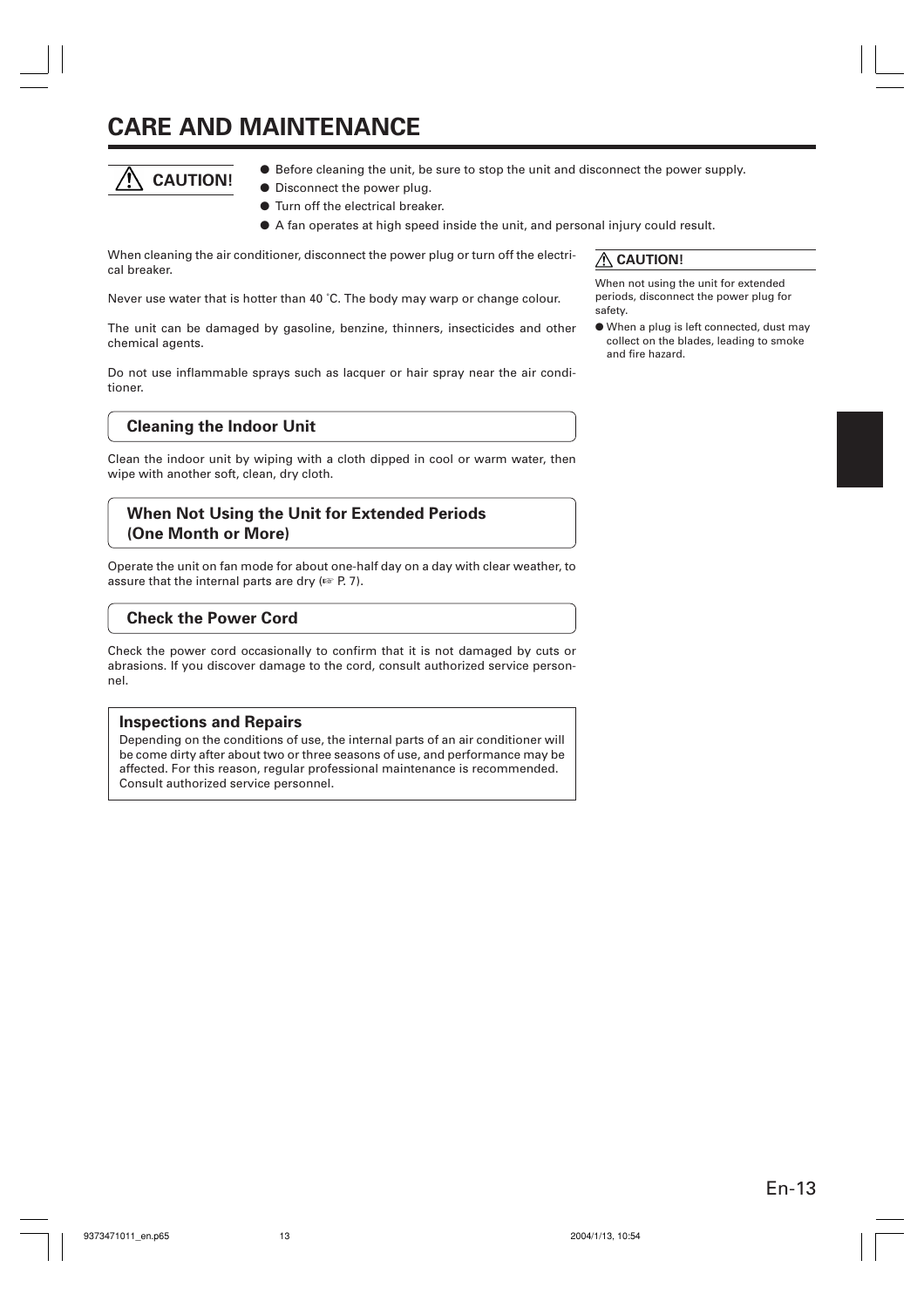### **Cleaning the Intake Grille**

#### **1. Removing the Intake Grille**

- 1 Press in both lower edges of the intake grille until you hear a clicking sound and open the grille.
- 2 Open the grille farther.



3 Lift up the intake grille until it can be removed (the grille cannot be removed unless it is raised sufficiently).



#### **2. Cleaning the Intake Grille**

Use a vacuum cleaner to remove dust accumulations, then wipe the grille with a clean cloth dipped in warm water; wipe with a clean dry cloth to remove any water.

#### **3. Installing the Intake Grille**

1 Hold the intake grille horizontally and fasten the two hooks on the front panel.



2 Press the both lower sides of the intake grille until you hear a clicking sound and the grille locks into place.



## **Cleaning the Air Filter**

If dirt is allowed to collect in the air filter, the airflow will be reduced, leading to reduced performance, and increased operating noise. Be sure to clean the filters at the beginning of the operating season, and about every two weeks during periods of frequent operation.

#### **1. Removing the Air Filter**

1 Remove the intake grille.

2 Hold on to the air filter handles and pull up slightly to release the two lower hooks. Then pull the air filter down and out.





## **2. Cleaning the Air Filter**

Either use a vacuum cleaner to remove accumulated dust, or wash in a neutral detergent solution. When washing the filter, allow it to dry well in a shaded location before reinstalling it in the air conditioner.

## **3. Installing the Air Filter**

- 1 Align the air filter with the ditch of the panel and press in until it stops.
- 2 Insert the air filter's two hooks in the holes in the front panel and press in.
- 3 Close the intake grille.





Hooks (two places)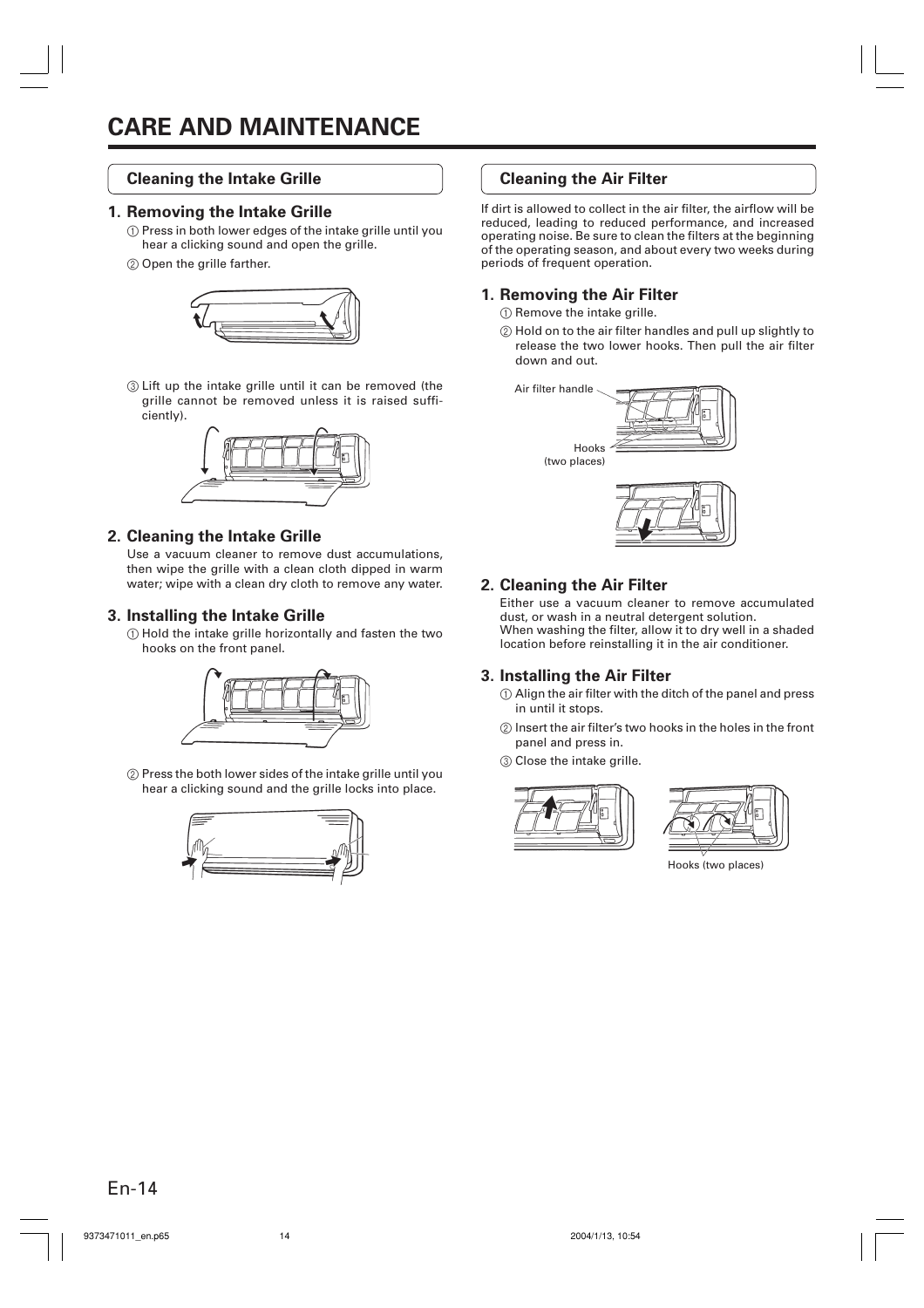## **TROUBLESHOOTING**

#### **Instructions relating to heating (\*) are applicable only to "HEAT & COOL MODEL" (Reverse Cycle).**

⁄ [\ **WARNING!**

In the event of a malfunction (burning smell, etc.), immediately stop operation, turn off the electrical breaker or disconnect the power supply plug, and consult authorized service personnel.<br>Merely turning off the unit's power switch will not completely disconnect the unit from the power<br>source. Always be sure to turn ensure that power is completely off.

Before requesting service, perform the following checks:

|                           | Symptom                                     | Problem                                                                                                                                                                                                                                                                          | <b>See Page</b> |
|---------------------------|---------------------------------------------|----------------------------------------------------------------------------------------------------------------------------------------------------------------------------------------------------------------------------------------------------------------------------------|-----------------|
| NORMAL<br><b>FUNCTION</b> | Doesn't operate immedi-<br>ately:           | • If the unit is stopped and then immediately started again, the com-<br>pressor will not operate for about 3 minutes, in order to prevent<br>fuse blowouts.                                                                                                                     |                 |
|                           |                                             | • Whenever the electrical breaker is turned off then on again or the<br>power supply plug is disconnected and then reconnected, the pro-<br>tection circuit will operate for about 3 minutes, preventing unit<br>operation during that period.                                   |                 |
|                           | Noise is heard:                             | • During operation and immediately after stopping the unit, the<br>sound of water flowing in the air conditioner's piping may be<br>heard. Also, noise may be particularly noticeable for about 2 to 3<br>minutes after starting operation (sound of coolant flowing).           |                 |
|                           |                                             | • During operation, a slight squeaking sound may be heard. This is<br>the result of minute expansion and contraction of the front cover<br>due to temperature changes.                                                                                                           |                 |
|                           |                                             | * <sup>•</sup> During Heating operation, a sizzling sound may be heard occa-<br>sional. This sound is produced by the Automatic Defrosting op-<br>eration.                                                                                                                       | 17              |
|                           | Smells:                                     | • Some smell may be emitted from the indoor unit. This smell is<br>the result of room smells (furniture, tobacco, etc.) which have<br>been taken into the air conditioner.                                                                                                       |                 |
|                           | Mist or steam are<br>emitted:               | • During Cooling or Dry operation, a thin mist may be seen emitted<br>from the indoor unit. This results from the sudden Cooling of<br>room air by the air emitted from the air conditioner, resulting in<br>condensation and misting.                                           |                 |
|                           |                                             | * <sup>•</sup> During Heating operation, the outdoor unit's fan may stop, and<br>steam may be seen rising from the unit. This is due to Automatic<br>Defrosting operation.                                                                                                       | 17              |
|                           | Airflow is weak or stops:                   | * <sup>•</sup> When Heating operation is started, fan speed is temporarily very<br>low, to allow internal parts to warm up.                                                                                                                                                      |                 |
|                           |                                             | * <sup>•</sup> During Heating operation, if the room temperature rises above<br>the thermostat setting, the outdoor unit will stop, and the indoor<br>unit will operate at very low fan speed. If you wish to warm the<br>room further, set the thermostat for a higher setting. |                 |
|                           |                                             | * <sup>•</sup> During Heating operation, the unit will temporarily stop opera-<br>tion (between 6 and 12 minutes) as the Automatic Defrosting mode<br>operates. During Automatic Defrosting operation, the OPERATION<br>indicator lamp will flash.                               | 17              |
|                           |                                             | • The fan may operate at very low speed during Dry operation or<br>when the unit is monitoring the room's temperature.                                                                                                                                                           | 8               |
|                           |                                             | In the monitor AUTO operation, the fan will operate at very low<br>speed.                                                                                                                                                                                                        | $\overline{7}$  |
|                           | Water is produced from<br>the outdoor unit: | * <sup>•</sup> During Heating operation, water may be produced from the out-<br>door unit due to Automatic Defrosting operation.                                                                                                                                                 | 17              |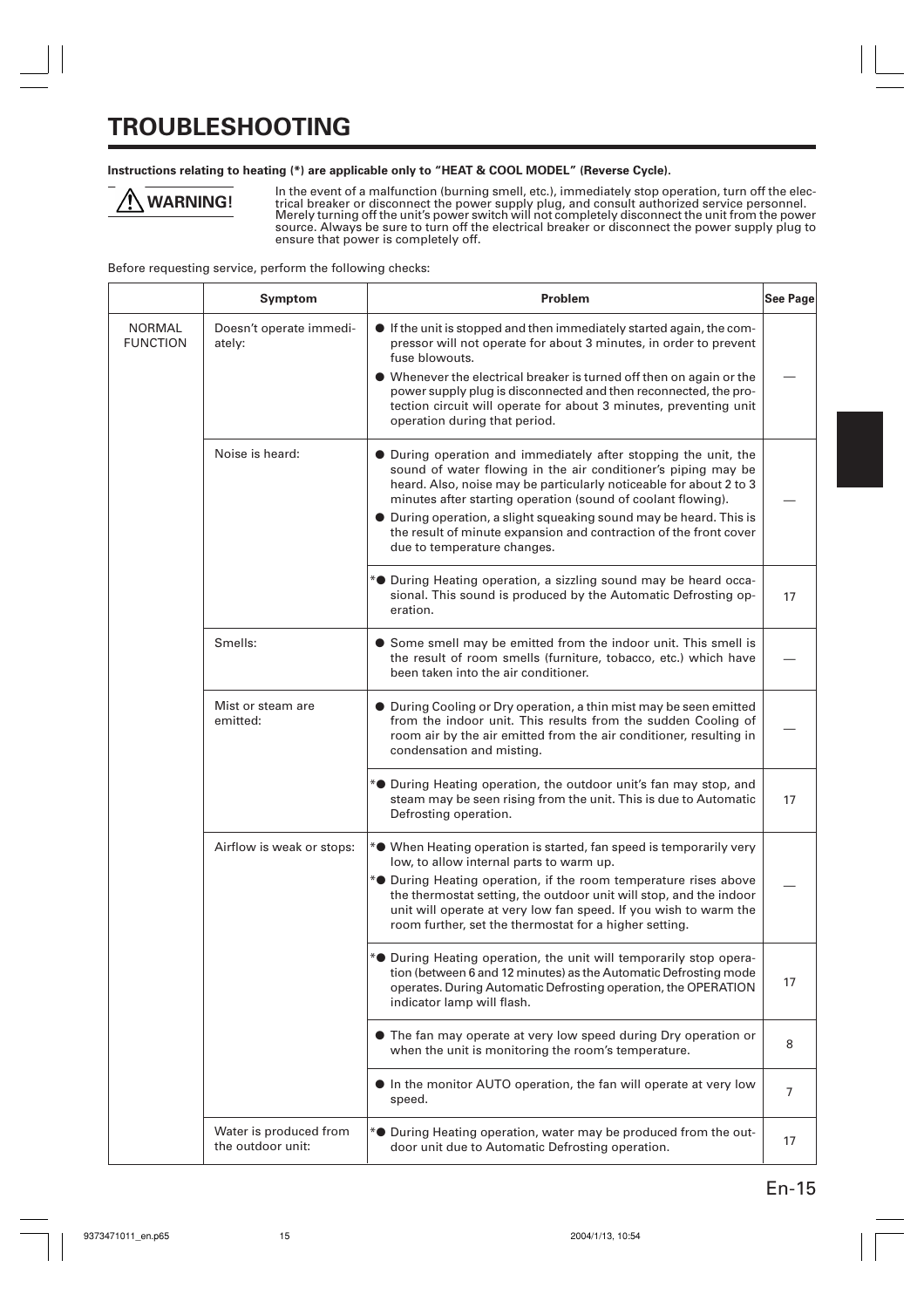## **TROUBLESHOOTING**

#### **Instructions relating to heating (\*) are applicable only to "HEAT & COOL MODEL" (Reverse Cycle).**

Consult authorized service personnel for any repairs. **WARNING!**

|                           | Symptom                                                                        | <b>Items to check</b>                                                                                                                                                                                                                                                                                                                                                                                                                                                                                  | <b>See Page</b> |
|---------------------------|--------------------------------------------------------------------------------|--------------------------------------------------------------------------------------------------------------------------------------------------------------------------------------------------------------------------------------------------------------------------------------------------------------------------------------------------------------------------------------------------------------------------------------------------------------------------------------------------------|-----------------|
| CHECK ONCE<br><b>MORE</b> | Doesn't operate at all:                                                        | • Is the power plug disconnected from its outlet?<br>● Has there been a power failure?<br>● Has a fuse blown out, or a circuit breaker been tripped?                                                                                                                                                                                                                                                                                                                                                   |                 |
|                           |                                                                                | • Is the main power switch set to the OFF position?                                                                                                                                                                                                                                                                                                                                                                                                                                                    | 4               |
|                           |                                                                                | $\bullet$ is the timer operating?                                                                                                                                                                                                                                                                                                                                                                                                                                                                      | 11 and 12       |
|                           | Poor Cooling<br>(or *Heating)<br>performance:                                  | $\bullet$ Is the air filter dirty?<br>• Are the air conditioner's intake grille or outlet port blocked?<br>• Did you adjust the room temperature settings (thermostat) cor-<br>rectly?<br>• Is there a window or door open?<br>$\bullet$ In the case of Cooling operation, is a window allowing bright sun-<br>light to enter? (Close the curtains.)<br>• In the case of Cooling operation, are there heating apparatus and<br>computers inside the room, or are there too many people in the<br>room? |                 |
|                           | The unit operates<br>differently from the<br>remote control unit's<br>setting: | • Are the remote control unit's batteries dead?<br>• Are the remote control unit's batteries loaded properly?                                                                                                                                                                                                                                                                                                                                                                                          |                 |

If the problem persists after performing these checks, or if you notice burning smells, or the TIMER indicator lamp (Fig.3  $\circ$ ) flashes, immediately stop operation, disconnect the power supply, and consult authorized service personnel.

## **OPERATION DETAILS**

**Instructions relating to heating (\*) are applicable only to "HEAT & COOL MODEL" (Reverse Cycle).** Please read and understand the following details regarding this air conditioner.

## **Malfunction**

Nearby lightning or use of a mobile radio (short wave, etc.) may result in malfunction. In this case, disconnect the power plug from its outlet and connect it again, then use the remote control unit to resume operation.

## **Auto Restart**

- The air conditioner power has been interrupted by a power failure. The air conditioner will then restart automatically in its previous mode when the power is restored.
- Operated by settings before the power failure. Then, the airflow-direction louvers will automatically change to their standard direction.
- If a power failure occurs during timer operation, the timer will be reset and the unit will begin (or stop) operation at the new time setting. In the event that this kind of timer fault occurs, the TIMER indicator will flash.